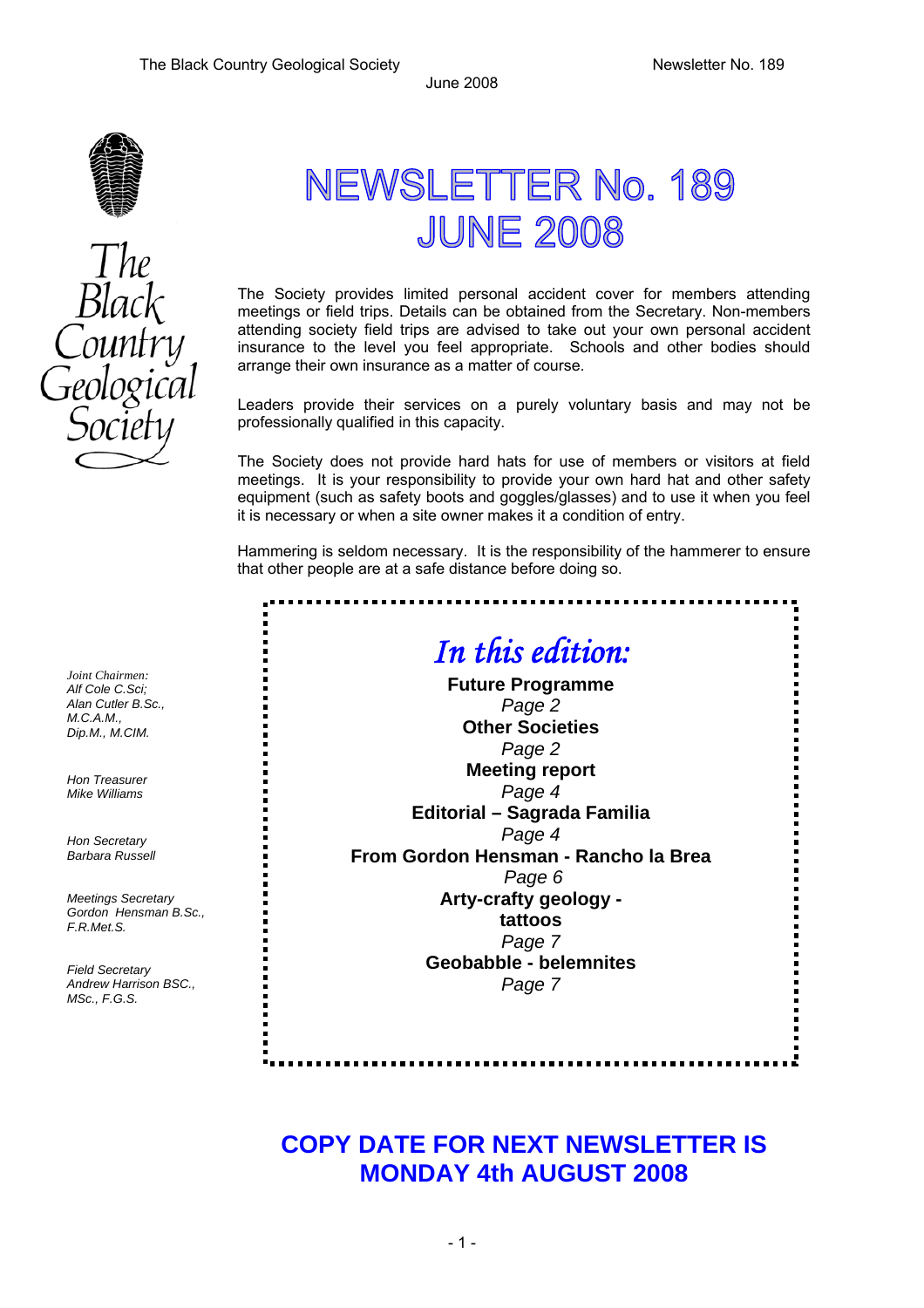## *FUTURE PROGRAMME*

## **Lecture meetings are held at Dudley Museum, St James's Road, Dudley. Phone (01384 815575)**

## **7.30 for 8 o'clock start unless stated otherwise.**

### **SUNDAY 29TH JUNE 2008 (***Field meeting***)**

**The Devensian glaciation of the Shropshire Plains. Leader: David Pannet (Shropshire Geol Soc)** 

Meeting point: Fisherman's car park between Acham and Cross Houses (SJ538085) at 10:00 am.

Second stop at Merton (SJ454142) for coffee and toilet stop. Followed by a series of short car trips and walks - some over rough ground.

Lunch - picnic in the grounds of Preston Montford Field Centre or Shawardine Castle Green, followed by a pub stop at Edgerley. Return via Merton for tea if required.

### **SUNDAY 27TH JULY 2008 (***Field meeting***)**

## **Permo/Trias geodiversity of Kinver. Leader: Alan Cutler BCGS**

This local excursion will include a visit to the well-known rock houses and Alan will be aided by local historian **David Bills.**

Meet at **10.30am** in Stourbridge at the Trinity Grange development (DY8 4DJ), **Amblecote High Street** (A491) just north of the town's ring road. (GR: SO900848) (Contact number 07977 928493)

## **MONDAY 29TH SEPTEMBER 2008 (***Indoor meeting***)**

At the moment we do not have a speaker for  $29<sup>th</sup>$  September. If any member feels they are able to speak to us on any geological topic, please contact us.

## **MONDAY 27TH OCTOBER 2008 (***Indoor meeting***)**

### The latest developments in the effort to remove CO<sub>2</sub> from the gases released when **coal, gas or oil are burnt. Speaker: Christopher Rochelle BGS**

Christopher will speak to us on power stations where captured  $CO<sub>2</sub>$  is forced down spent oil wells. This technology is very relevant to the whole business of curbing climate change, and we are grateful that Chris is able to keep us up to date.

Andrew Harrison, Gordon Hensman and Alan Cutler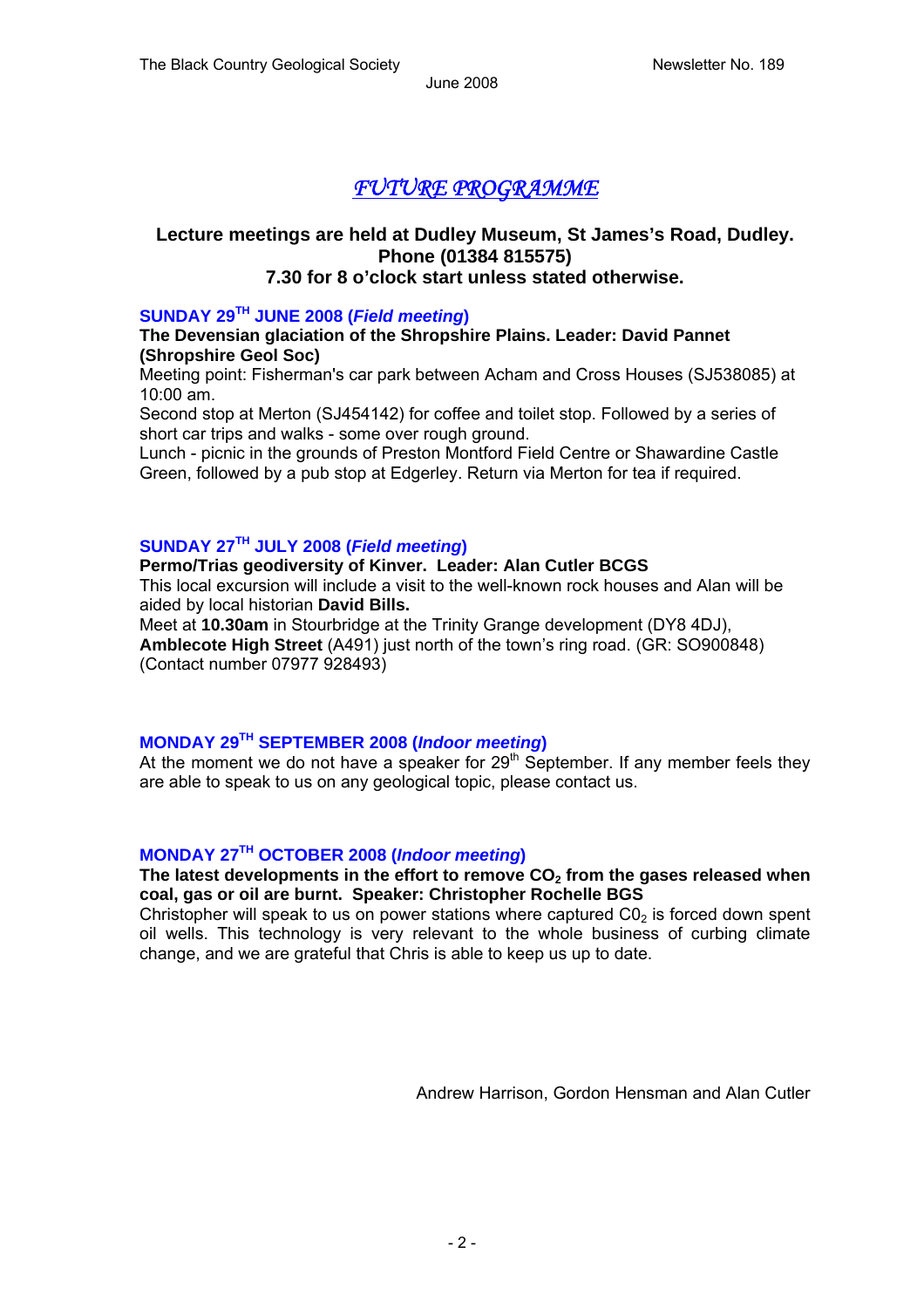## *OTHER SOCIETIES*

### **GLOUCESTERSHIRE GEOCONSERVATION TRUST**

**Saturday June 14th - Huntsmans Quarry Open Day, 11.00am, Huntsmans Quarry, Naunton** This is the third open day the quarry has held, getting better every year. Gloucestershire Geoconservation Trust is providing a Rock and Fossil Roadshow, *'Treasure Hunt'* activities for kids; tours of the working quarry; dry stone walling; stone cropping and other demonstrations, refreshments and displays. The quarry is in the Jurassic and is near Stow-on-the-Wold (there is a map on the quarry website).

**Address:** Huntsmans Quarries, Buckle Street, Naunton, Cheltenham, Gloucestershire GL54 3BA

www.huntsmansquarries.co.uk www.glosgeotrust.org.uk/home1.htm

### **NORTH STAFFORDSHIRE GROUP OF THE GEOLOGISTS' ASSOCIATION**

#### **Sunday 15 June:**

*Malvern* Leader: Professor John Winchester

A field trip to illustrate features of the Late Precambrian basement of Central England visiting a number of quarries and exposures along the Malvern Hills. From the Precambrian inlier, rocks of the Malvernian and Warren House Group and from the Lower Palaeozoic, rocks of the Cambrian and Silurian periods.

#### **Sunday 20 July:**

Crummack Dale, Austwick, Yorkshire. Leader: Alan Diggles

A walk of about 9km into Crummack Dale from Austwick (situated to the SE of Ingleton) for rocks of the Silurian (Austwick Formation Sandstones), Carboniferous Limestones and Ordovician Siltstones. Features to include the Norber erratics, Nappa scars and Moughton Whetstone Hole. A minibus is planned (subject to numbers) leaving from the Earth Sciences Car Park at Keele at 7.30am.

#### **Saturday 16 August:**

Leader: Dr Patrick Cossey

Provisional, either following a section of the Hamps/Manifold Trail or on the Roaches.

#### **Saturday 27 September:**

#### *Calton Hill Quarry, nr. Buxton* Leader: Dr Chris Arkwright

Meet at 10.00am at Miller's Dale Station Car Park, Grid Ref: SK137733 (parking fee payable). To investigate Carboniferous igneous intrusions and lavas and their associated limestones in the Buxton area. Overall length of walks about 5km, limestone succession and interbedded lavas in Miller's Dale Quarry then, driving into Tideswell for a dolerite quarry to examine lithology and thermal effect on surrounding country rocks. Packed lunch at picnic site in the quarry. After lunch drive to Calton Hill, park at SK112710 to examine the structure and lithology of a Visean volcanic complex and dolerite intrusion in the disused quarry.

For further information contact NSGGA Field Secretary **Gerald Ford,**  01630-673409 or e-mail: g.ford@ukonline.co.uk For contact with the **Field Secretary** on the day of a field trip the mobile phone number is 07789 826807 when there is a chance that it will be switched on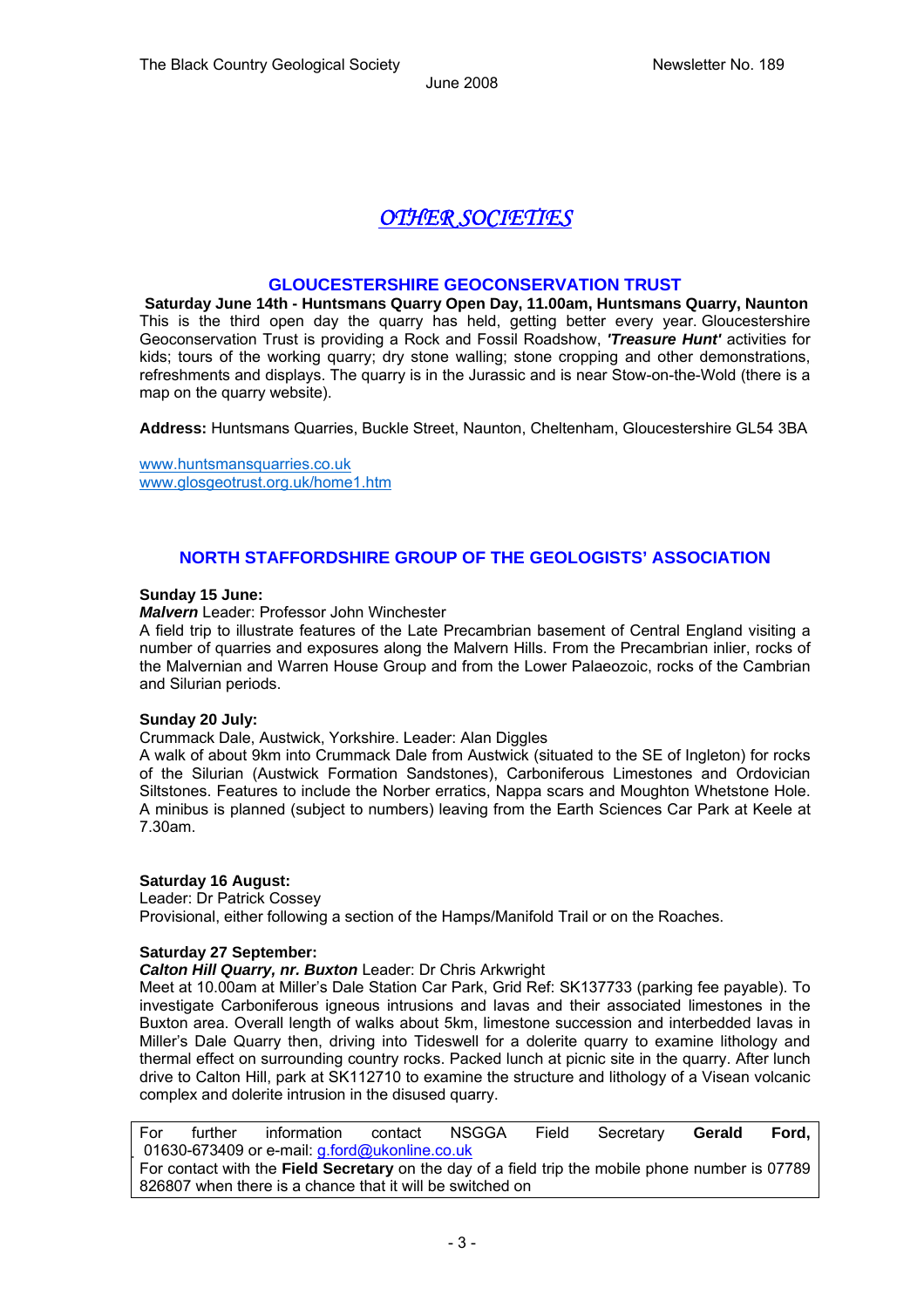## *EXHIBITION*

There is an exhibition at Derby Museum and Art Gallery, The Strand, Derby, entitled **Explorations in Geology**. Works based on 18th century investigations into the formation of the Earth. Mon-Sat (10am-5pm), Sun 1pm-4pm. Ends 1st September.

## *MEETING REPORT*

## **SATURDAY 19TH APRIL 2008 (***Field meeting***)**

#### **Joint Field Trip with the Woolhope Naturalists Group: 'Hanter Hill, Powys' Leaders: Sue Hay and Geoff Steel (Woolhope Naturalists Group)**

From the start of this trip the weather threatened to be wet and give poor visibility. Members of the Woolhope Naturalists Group were met in a lay-by close to Burlingjob, not far from Old Radnor, Powys at around 10:30 am. Sue Hay and Geoff Steel started with a brief introduction to Hanter Hill and what was to be seen. The aim of the day was to walk up and around the hill identifying the different rock types, their relationships to each other and various features within the rock types. Poor conditions prevented us from getting near to the hill summit until after lunch.

Hanter Hill is one of three 'hogbacks' that make up the Stanner-Hanter Igneous Complex. The other two hills are Worsell Hill and Stanner Hill. The complex outcrops as a fault bounded inlier within the southern portion of the Church Stretton Fault System. The Hills are separated by east / west extensional faults splaying from two arms of the Church Stretton Fault which have moved to the northeast and the southwest.

Hanter Hill is believed to be a volcanic body, possibly a feeder system beneath a subduction related volcanic island arc, formed at between 10.0km and 15.0km depth approximately 702 million years ago, during the Pre-Cambrian. Dolerite forms the bulk of Hanter Hill which was later intruded by gabbros followed by an unspecified acid rock, possibly a granophyre, which can be seen on the southern side of the hill. Later vertical movements, along the Church Stretton Fault system, placed the ancient rocks of Hanter Hill against younger Wenlock and Ludlow Shales of Silurian age. Today Hanter Hill is seen as an elevated fault bounded block, or horst, forming the high ground whilst the surrounding Silurian rocks form the lower ground representing sunken fault bounded blocks, or grabens.

We saw examples of the three different rock types; dolerite, gabbro and acid rock and evidence showing the order of intrusion. Where the dolerite was fine grained and cleaved the gabbro tended to be coarse grained and tourmaline rich. At the boundaries of these two rocks chilled margins, defined by fine grained gabbro, and partly digested and broken pieces of dolerite, or xenoliths, showed the gabbro to have been molten when it came into contact with the dolerite and therefore younger. Similar features were noted between the boundary of the gabbro and the acid rock which was intruded later as the chemistry of the magma in the feeder system became less basic.

I would like to take the opportunity to thank Sue and the Woolhope Group for yet another very interesting fieldtrip and look forward to our next one together.

Andy Harrison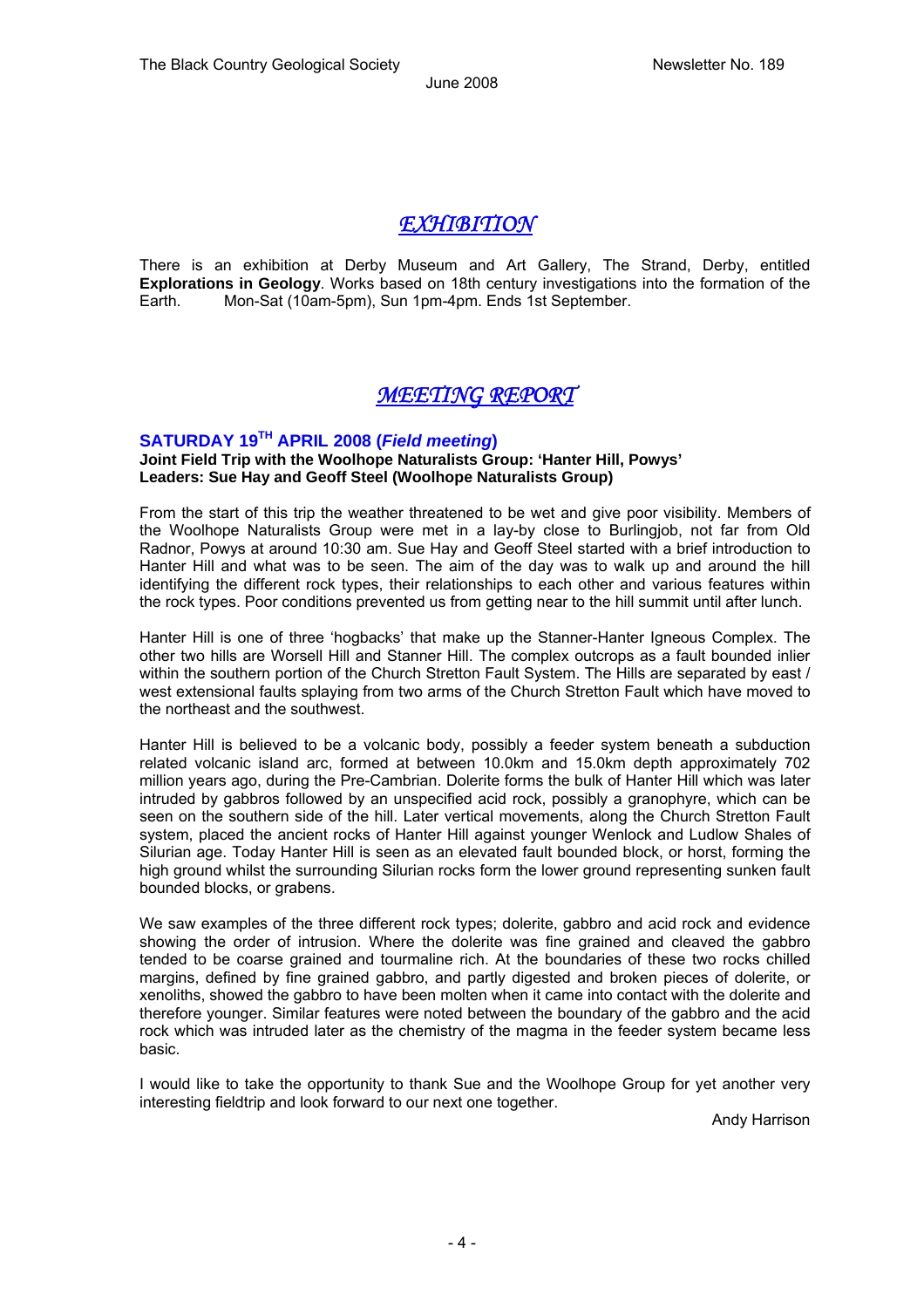## *EDITORIAL*

June 2008

#### **SAGRADA FAMILIA, BARCELONA**



My apologies if this newsletter is reaching you rather late in the month but I was away on a short holiday at the start of June. It was not a geological holiday as such, although we all look at the rocks and structures around us when we are away from home. One of the places I visited was Barcelona, a city I have never seen before, and along with most tourists in the area I wanted to see the '*Sagrada Familia',* the spectacular and unusual church designed by *Antoni Gaudi.* 

The building has been going on for over 100 years, and it is thought that it will be another 80 years before it is finished. The outside is quite stunning but inside I found a feast of geological materials. The high columns represent trees; and nature and natural materials is one of the themes of the construction. When you look at the columns it is noticeable that they are not built of a uniform stone giving an unusual striped appearance. The floor of the building is strewn with sawn blocks of all kinds of rock; igneous, sedimentary and metamorphic, all cut to the correct shape depending upon their future position in the construction. I started to identify them, granite, porphyry, marble and a couple of sandstones, there were seven or eight different rock types.

On turning a corner, amid the noise of construction, scaffolding and dust there was a sequence of display boards explaining how these several rocks are incorporated into the building in keeping with the theme of nature and natural materials. Each rock type had its own double board with illustrations, including a large colour photomicrograph, some had sections in English but the geological detail was in Spanish. One feature of each board was a cube of the rock set into a press to represent testing it for its load bearing capacity, and over my tourist headphones came the explanation of the striped columns. Different rocks can withstand different loads, so, the architect explains, the higher columns will be of a material that can bear a great weight. Not only that, the base of the column must withstand a greater

pressure than the higher parts, so you change the material as you go up, hence the striped appearance. Basalt was at the base of many columns having the greater strength, and this would pass upwards into granite or porphyry.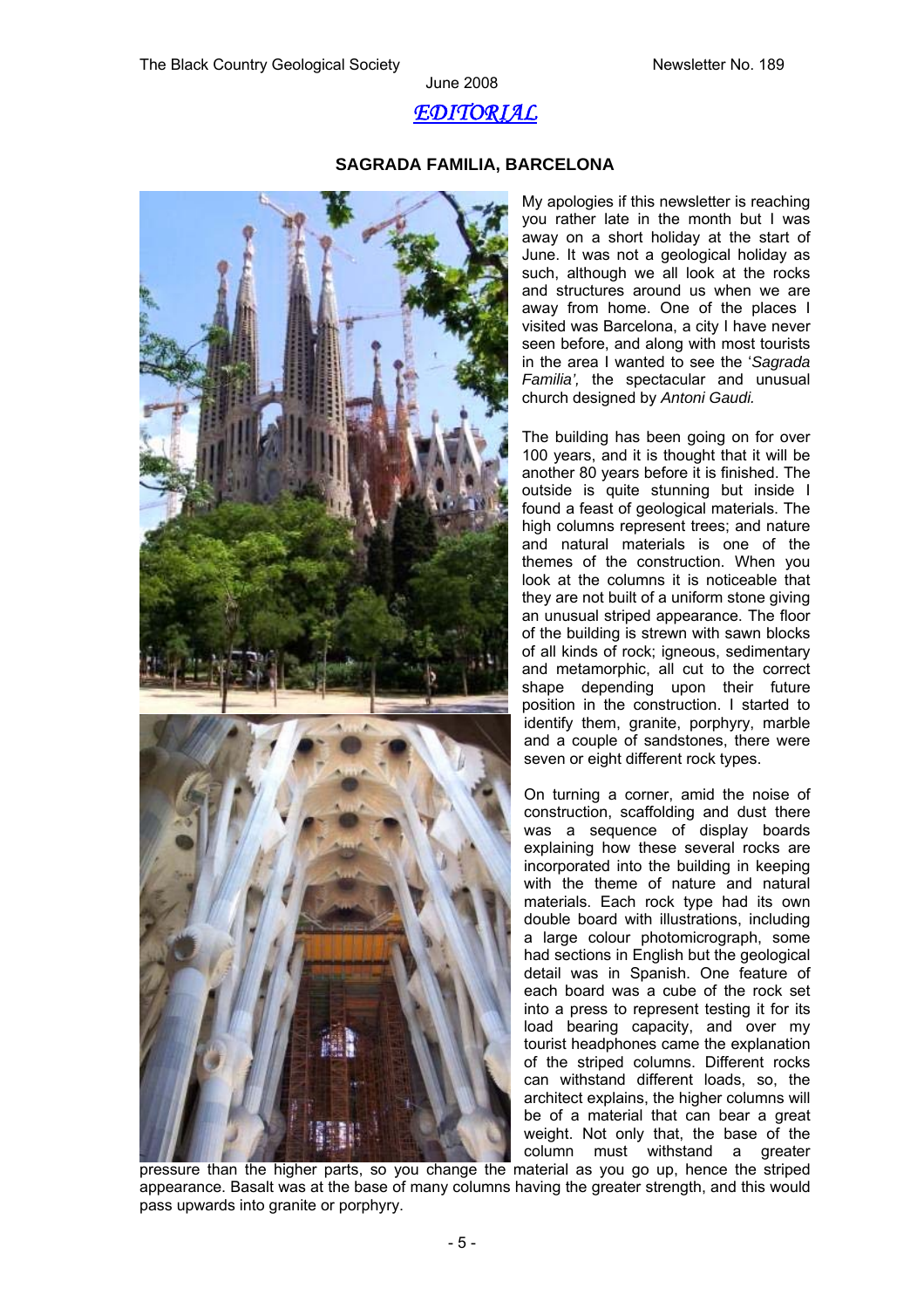

All this was fascinating and very interesting and I don't think I have seen this done before. When you go into a large building made of natural materials, whether under construction or finished, it is often very difficult to get ready information about the materials used. This was a real geological bonus and emphasised to the visiting public the importance of the natural resources around us. I would love to see this type of information given more often in this country.

The photographs show, from the top: \*the familiar exterior of Sagrada Familia; \*the main columns representing a forest with light filtering through from the top and the striped appearance, note the scaffolding in the background; \*detail of one column of granite with a xenolith with porphyry above: \*close up of part of an explanation board showing the photomicrograph of the granite, a plan of the building (top left) telling you where this rock can be found, information on its load bearing strength (bottom left) and the top of a photograph showing the granite in the building. Bill Groves

*FROM GORDON HENSMAN* 

### **RANCHO LA BREA**

I have known about these famous "tar pits" in Los Angeles for as long as I can remember. I think I first read about them in those informative Children's Encyclopaedia published, if I remember correctly, by Harmsworth. I had the impression that they were "bottomless" lakes of asphalt, similar to those in Trinidad. Unwary animals were trapped and then sank into the tar to be buried entirely, only to reappear many years later as slow convection currents brought them to the surface. However, I was wrong, as I found out when a friend gave me a very informative booklet from the George Page Natural History Museum Los Angeles, on a recent trip to California.

### HISTORY OF DISCOVERY

The Spaniard, Father Juan Crispi, in his diary of the Gaspar de Portola expedition, which left San Diego on the  $14<sup>th</sup>$  July 1769, reports that they came across extensive swamps of bitumen called *chapote.* Thirteen years later in 1781, Los Angeles pueblo (town), was established under Spanish rule as El Pueblo de Nuestra Senora la Reina de Los Angeles. The tar pits were described thus in 1792: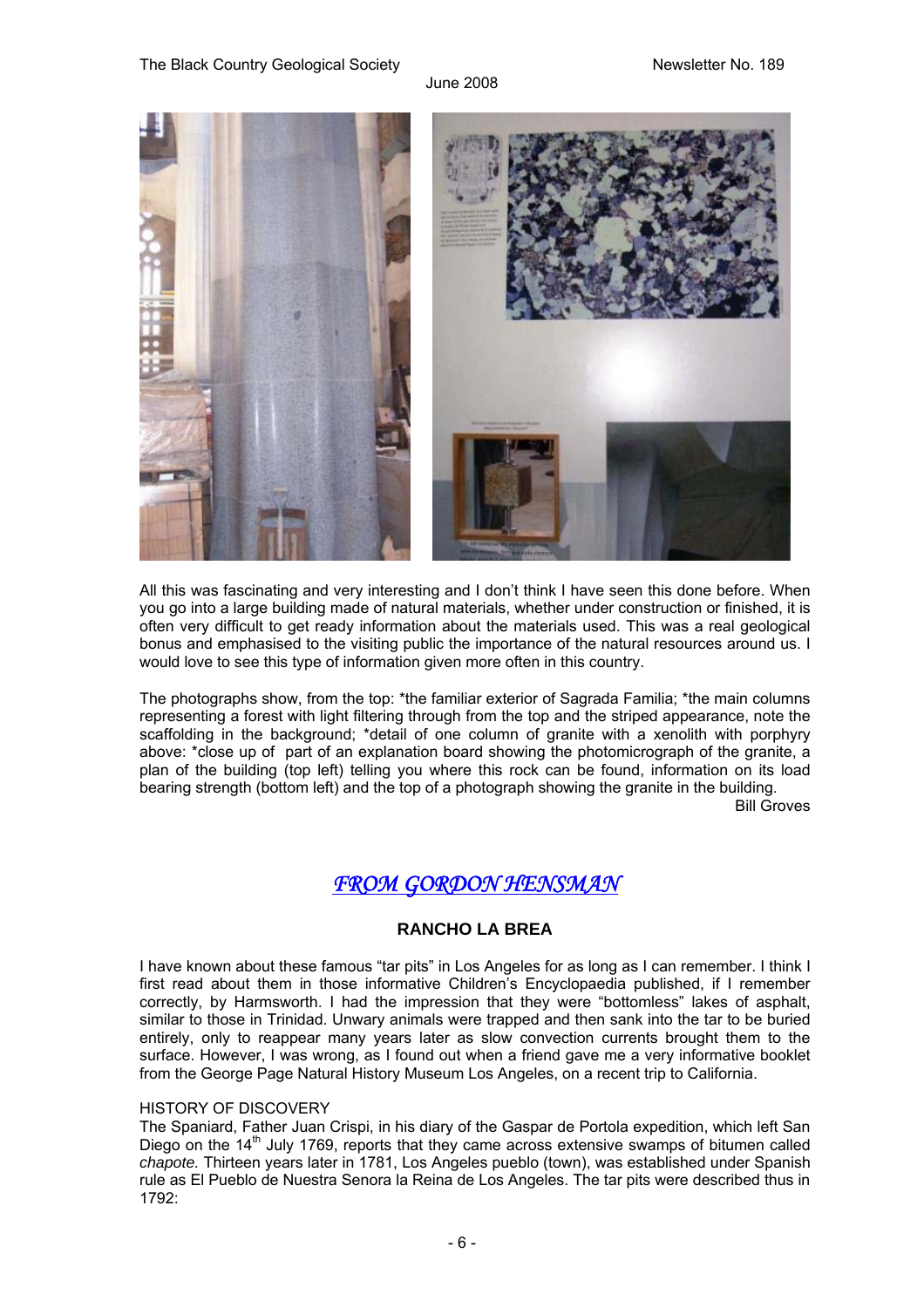"*Near the Pueblo de Los Angeles there are more than twenty springs of liquid petroleum, pitch etc. Further to the west of the said town in the middle of a great plain of more than fifteen leagues* 



*in circumference, there is a great lake of pitch, with many pools in which many bubbles or blisters are continually forming and exploding…. In hot weather animals have been seen to sink in it and when they tried to escape they were unable to do so, because their feet were stuck and the lake swallowed them. After many years their bones have come up as if petrified"* 

After 1822, Mexico became independent of

Spain and controlled the area. In 1848, after the invasion and defeat of Mexico by the Americans, and subsequent treaty of Guadalupe Hidalgo, Mexico lost half its territory to the U.S.A. The modern California was admitted to the union in 1850. In 1875 the state geologist J.D.Whitney (after whom Mount Whitney was named), reported that, *"About 7 miles west of Los Angeles is the most important of the numerous tar springs seen in this vicinity. It is from here that most of the asphaltum used in the town is obtained…. very large amounts of hardened asphalt, mixed with sand and the bones of cattle and birds which have become entangled in it, lie scattered over the plain"* Strangely enough for a geologist, Whitney did not recognise the animals at Rancho La Brea as fossils.

However, in the same year 1875, a Professor Denton from Massachusetts, visited the deposits and reported to the Boston Society of Natural History that the tooth of a sabre-toothed cat had been found buried fifteen feet down in the asphalt.

WHAT ARE THE PITS?

In the 1960's it was recognised that there was a clear layering of fossil accumulations, and an explanation of the tar traps in the context of flood plain deposits. This destroyed earlier pictures of "tar pits" where animals were trapped and sank out of sight. The tar pits are in reality tar seeps from organic rich deposits that accumulated in the Tertiary period, when the Los Angeles Basin was submerged beneath the Pacific. At Rancho La Brea, Pleistocene shallow marine sediments, sometimes called the San Pedro Sand, rests upon inclined older marine Pliocene strata. The San Pedro Sand was tilted and then overlain by late Pleistocene shallow marine and terrestrial deposits. The tilting may have coincided with a fall in sea level during the Illinoian Glacial Stage. Marine conditions persisted in the Rancho La Brea area until at least 100,000 years ago, according to the interpretation of fossils collected from 50 to 75 feet below the present ground level.

#### THE FOSSILS

Rancho la Brea is one of the richest sources of Pleistocene fossils anywhere in the world. More than 600 species have been identified. There are 58 species of mammals, 138 species of birds, 24 species of reptiles, 6 species of amphibians and 3 species of fish. Camels, lion (panthera atox), sabre-toothed cats and tigers, horse (extinct until they escaped from the Spanish), mammoths, mastodons, tapirs, llamas, teratorns (extinct large birds of prey), short faced bears (larger than grizzlies), ground sloths, bison, many rodents, insectivores, hares, caracaras etc.

#### PEOPLE

The earliest record of human occupation in the area is over 10,000 years old. They include artefacts from Rancho la Brea ranging in age from about 9,000 years to under 4,000 years old, such as wooden hair pins, bone and shell ornaments, spear throwers, wooden darts and cogged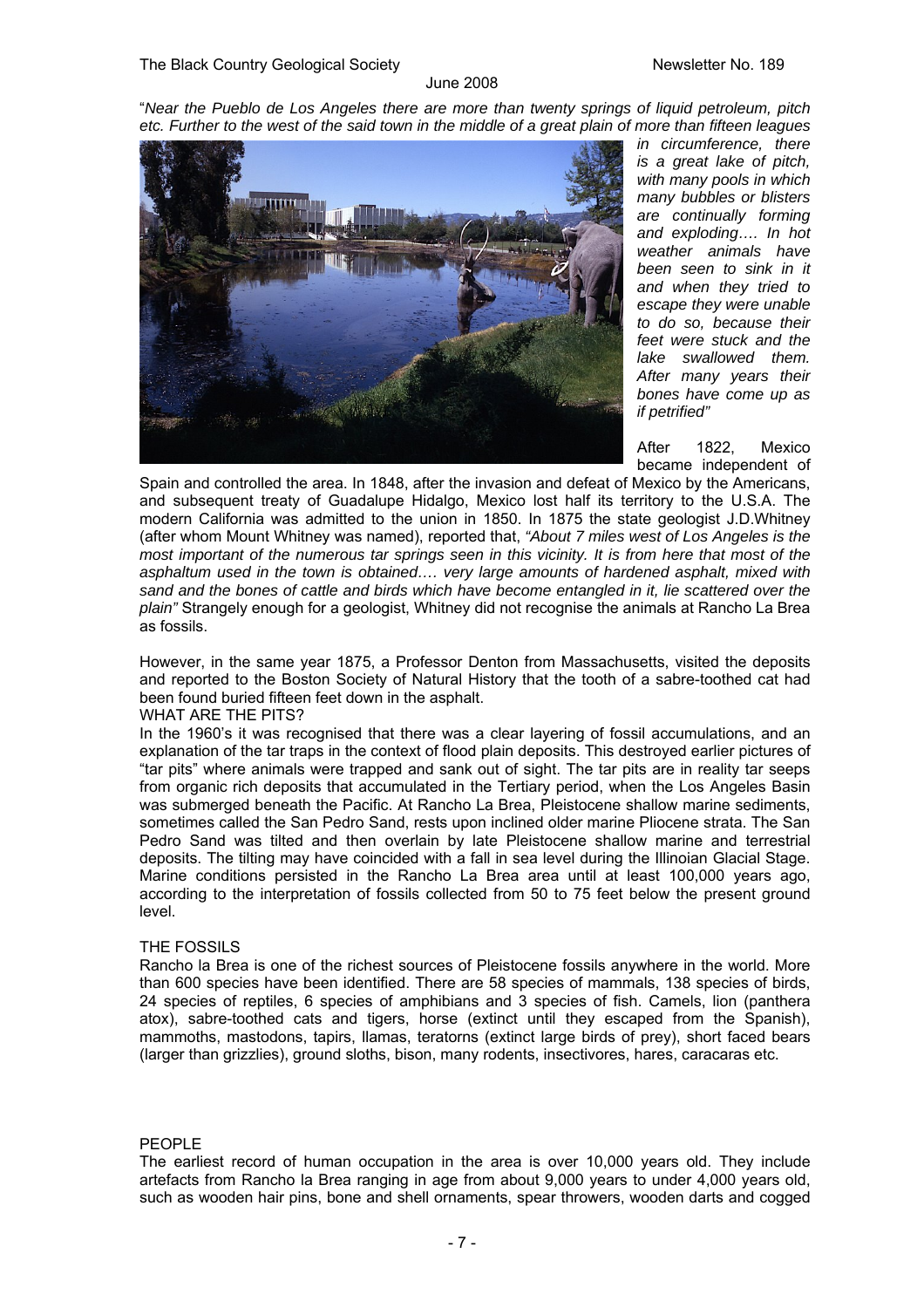stones – the function of which is hotly debated. One skull of a woman is dated to about 9,000 years ago, and closely associated with her remains are the remains of a dog. By far the most common artefacts are associated with asphalt mining activities. These include numerous shells of scallop and other marine molluscs and the wedges made from deer and elk antlers. The shells were used for asphalt containers, and the antler wedges were probably hafted and used as picks. Elk antlers were acquired by trade from the southern San Joaquin valley; elk were never present in the Los Angeles basin even in prehistoric times.

*The photograph shows one of the pits with models of the Pleistocene mammals.* 

Gordon Hensman

## *ARTY-CRAFTY GEOLOGY*



Is a tattoo art? People have strong feelings about tattoos and often assume that they are a sign of an uncouth and violent nature. However, this can be wide of the mark. I have an academic friend and keen geologist who also happens to like tattoos. When you meet him with his jacket on you would not know that he sported some very original designs on his body, although when he is in the field with his sleeves rolled up you would see the ammonite in the picture on his forearm. He took a line drawing of it to the artist who copied it, I am not sure of the genus. Like many geologists he also enjoys a pint of beer, and you can see this represented at the bottom of the picture.

Bill Groves



## *GEOBABBLE*

A belemnite is a common fossil, found mostly in the Jurassic. In places it can be picked up in numbers when walking across fields. The word 'belemnite' was first used in 1646 and again in 1677 by that great  $17<sup>th</sup>$ century naturalist, Robert Plot. However these bullet shaped fossils were also called 'thunderbolts', thrown down from the heavens during a thunderstorm. This word was used from the fifteenth century and was only applied to the fossil in 1618 by Latham in a book on Falconry; '*Take a thunder-bolt, the which is found most commonly in the fields……put it into a hot fire and burne* 

*it well'.* What this was for I do not know, although they were used in ancient medicine. An 1826 book by Polwhele says that for; '*the reumatis……I knew an old woman who used to boil celt (vulgarly a dunderbolt or thunderbolt) for some hours, and then dispense her water to the diseased'* I think I will stick to Paracetamol!

Bill Groves